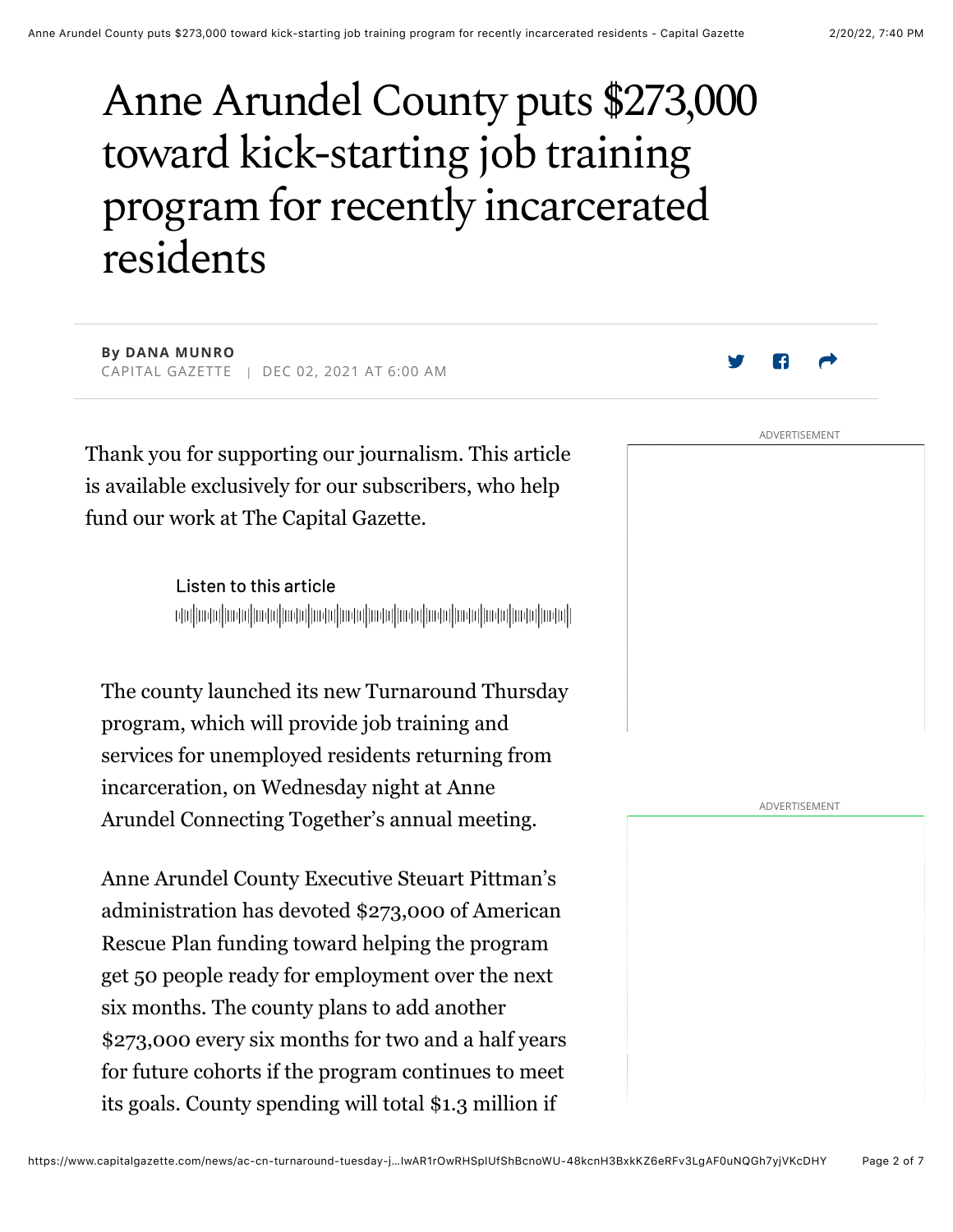it succeeds. The money will be received by Maryland Reentry Resource Center in partnership with ACT, and funds will be managed by Arundel Community Development Services.



Turnaround Thursday is modeled after a similar program, **Turnaround Tuesday**, in Baltimore which operated through Build in Baltimore and is now its own nonprofit.

"We think our program is going to be even better than what they do in Baltimore because we have so many county agencies that are enthusiastic about it," Pittman said. "And at a time when businesses are struggling to find workers, this is going to be good for our economy as well."

ACT will host the classes at its Asbury United Methodist Church location in Annapolis. Classes will be led by Maryland Reentry Resource Center Executive Director Vanessa Bright; the Rev. Dr.

# **LATEST NEWS**

'I enjoyed becoming a part of the fabric of the community.' Longtime WRNR host Bob Waugh reflects on time on



ADVERTISEMENT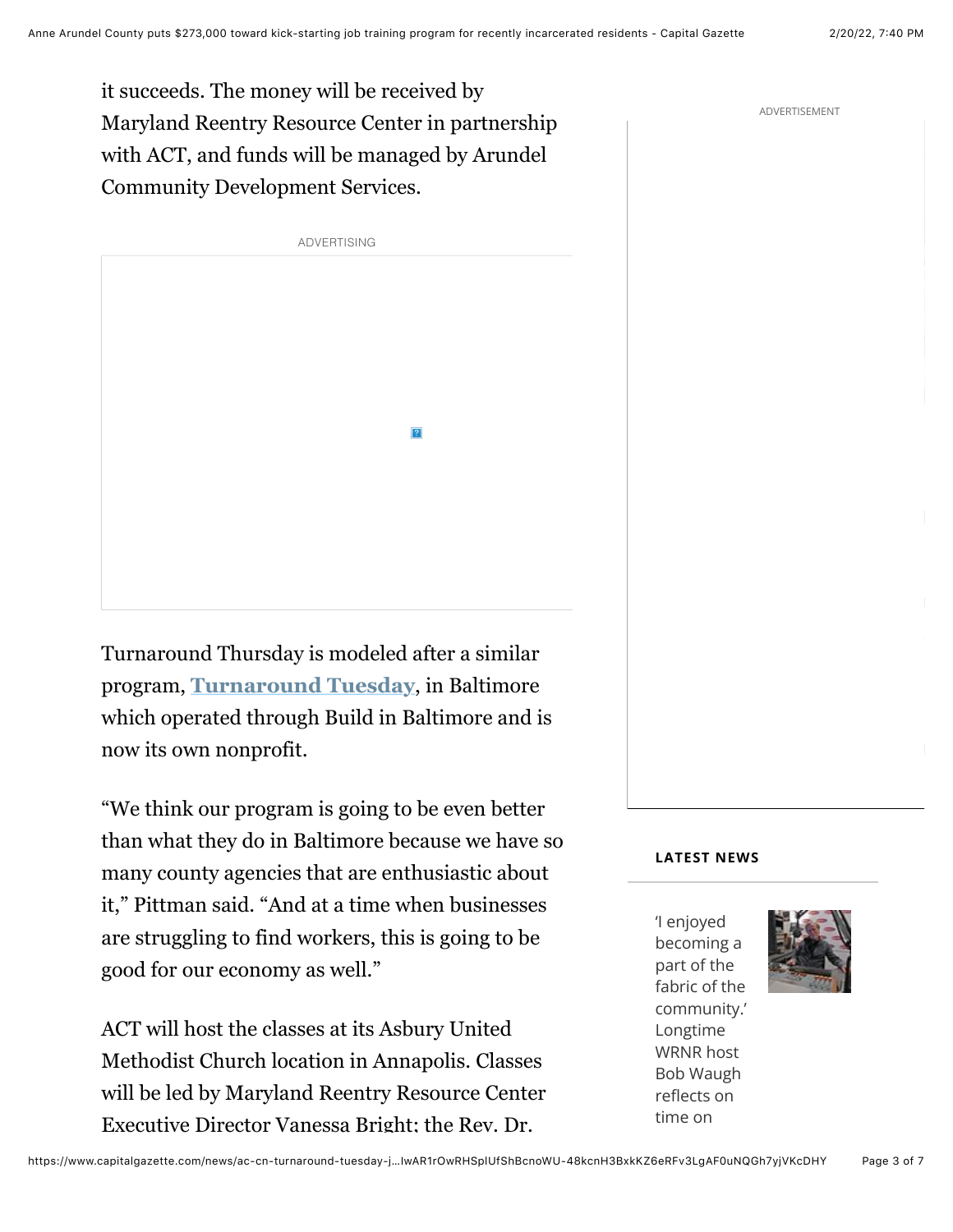Carletta Allen, ACT Strategy Team member and Asbury United Methodist Church minister; and staff from Build in Baltimore.

Executive Director Vanessa Bright; the Rev. Dr.

[Most read] Annapolis' parking dilemma; close loophole in drunken driving law; culling deer is necessary | READER COMMENTARY »

"This grant represents an investment in transformed lives. This is about generational change — individuals whose lives are turned around such that they become positive change leaders in their families and communities," Allen said, adamant that Turnaround Thursday won't simply be a program, but a movement.



Daily Top Stories Newsletter Daily

Get the day's top news, sports, opinion, features and local events.

## **PAID POST**

**What Is This?** 



**Women Only: Stretch This Muscle To Stop Bladder Leakage** (Watch) **E** 

3-Step Movement Sequence Relieve Years Of Bladder

airwayes FEB 13, 2022

Anne Arundel parents rally for end to mask mandate; others say move would  $be$ premature FEB 11, 2022





# Sponsored Links by Taboola **You May Like**

**Eat This Every Day To Empty Your Bowels Every…**

**How Seniors End 'Bone-On-Bone" Knee Troubles…**

**Learn More**

**These Cars Are So Loaded It's Hard to Believe They'r…**